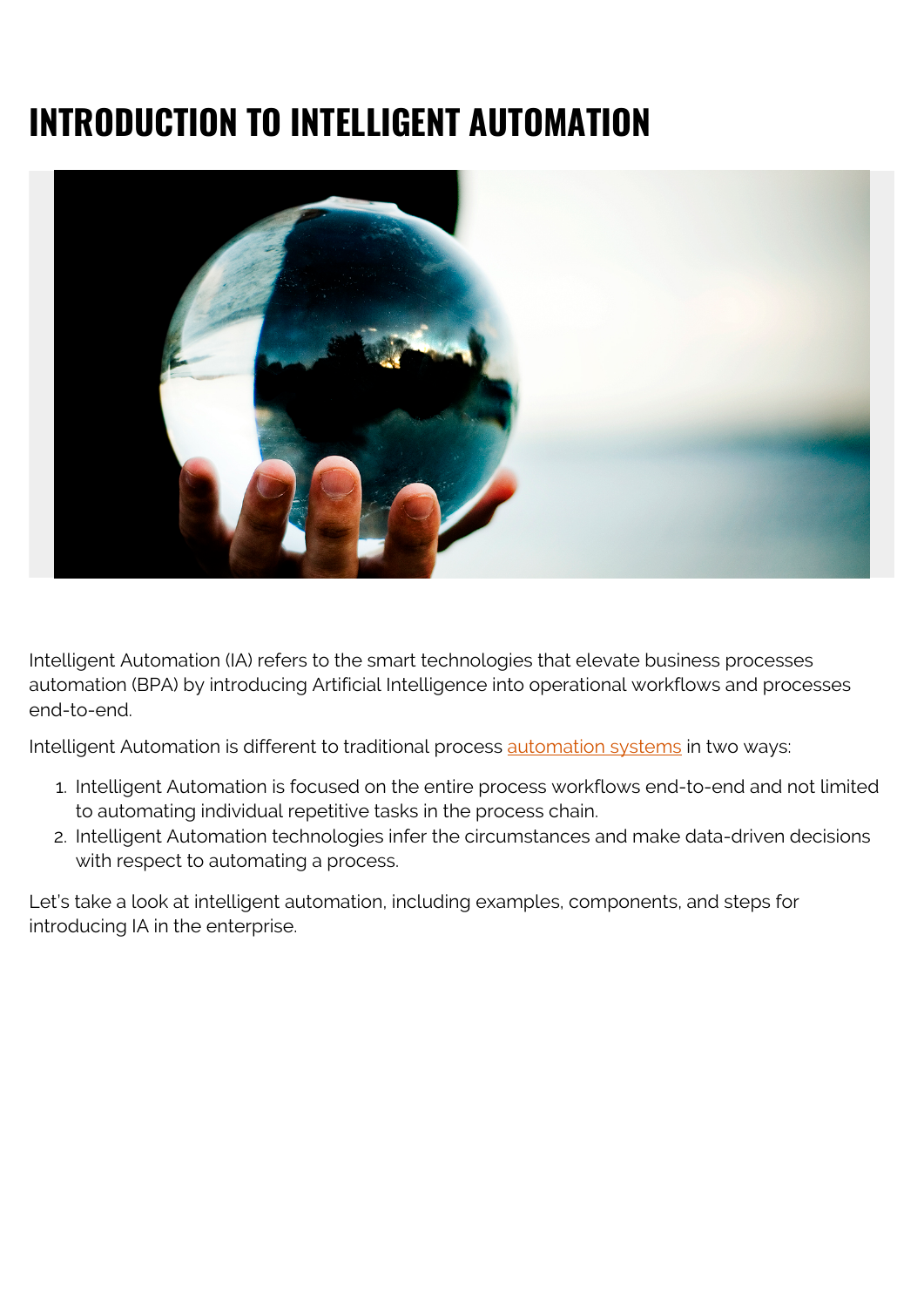

## **Intelligent automation example**

Consider a simple case example. Imagine that your [IT network](https://blogs.bmc.com/blogs/enterprise-networking/) is equipped with an [Identity and](https://blogs.bmc.com/blogs/identity-access-management/) [Access Management](https://blogs.bmc.com/blogs/identity-access-management/) (IAM) system that reviews and classifies network access requests as authorized or unauthorized.

One day the IAM system observes a disproportionately large amount of access requests from globally distributed IP address locations. While all seem to be correct login details and should be authorized, the pattern also identifies potential [cyberattack attempts](https://blogs.bmc.com/blogs/artificial-intelligence-cyberattacks/).

While the traditional process automation system would allow all network connection requests as long as the access credentials are validated, the Intelligent Automation solution would analyze the pattern of requests and historical network access trends. The Intelligent Automation solution would quickly identify the anomalous behavior as a potential Distributed Denial of Service [\(DDoS\)](https://en.wikipedia.org/wiki/Denial-of-service_attack) attack or a loophole in network configurations that is routing all traffic through a single access terminal.

## **Components of Intelligent Automation**

To deliver intelligence across the end-to-end decision-making process, a good Intelligent Automation (IA) solution integrates:

- Artificial Intelligence (AI)
- Business Process Management (BPM)
- Robotic Process Automation (RPA)

Together, these capabilities accelerate the digital transformation capacity of your organization. So, let's briefly describe these three components: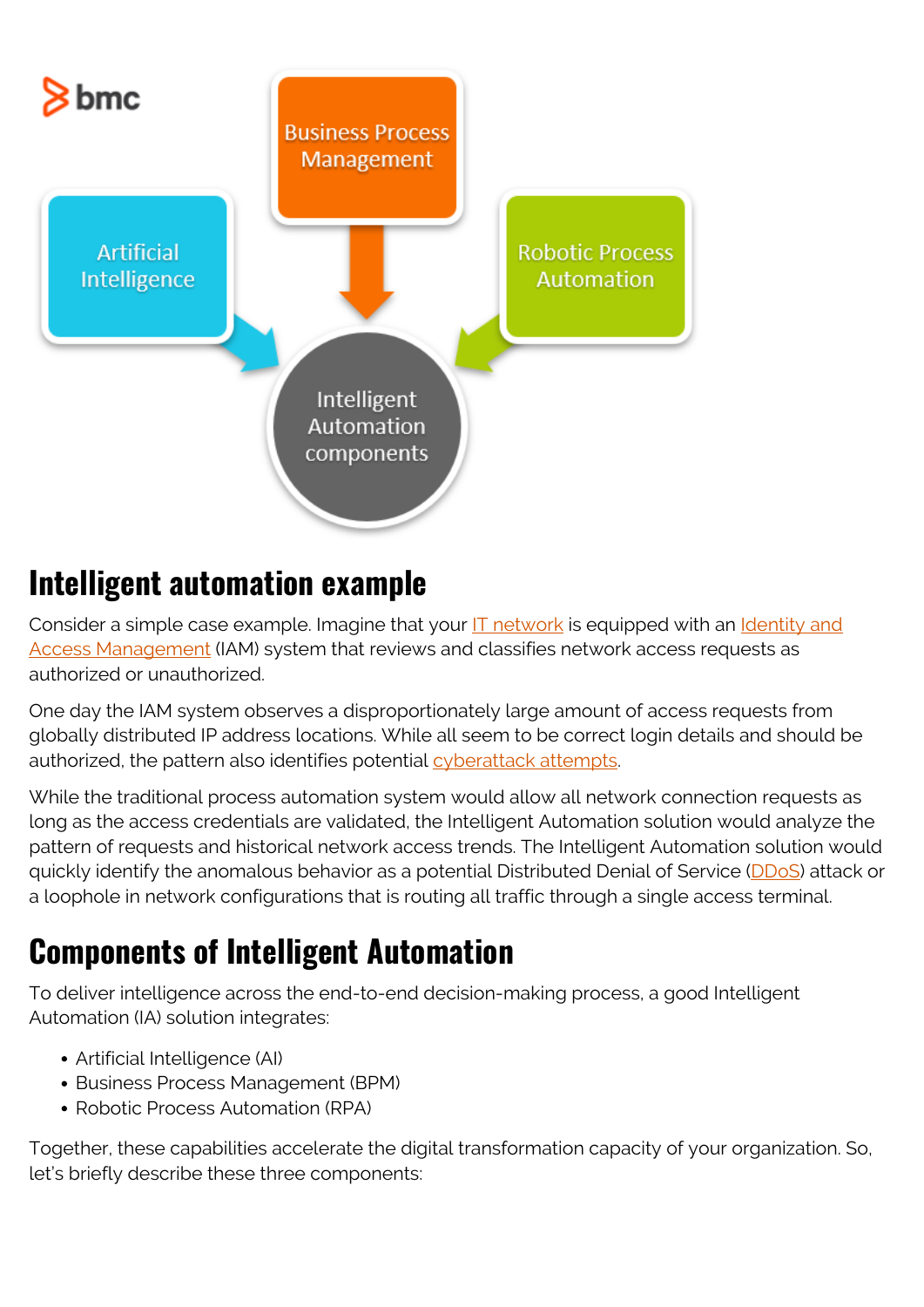## **Artificial Intelligence**

Intelligent Automation driven by data that contains hidden insights about the wider business process. AI algorithms analyze vast volumes of [structured and unstructured data](https://blogs.bmc.com/blogs/structured-vs-unstructured-data/) to identify anomalies proactively. The data streams are used to:

- [Continuously test](https://blogs.bmc.com/blogs/devops-continuous-testing/) the current state of business operations
- Predict future scenarios

AI algorithms also account for a large set of dynamic parameters that should affect the decision of an automation technology to perform a task based on the current business process state.

*(Deepen your [understanding of AI](https://blogs.bmc.com/blogs/artificial-intelligence-vs-machine-learning/).)*

#### **Business Process Management**

The systems used to automate business process workflows. The discipline of BPM involves the use of various technologies and methods to model, analyze, and optimize business processes. BPM integrates the behavior of systems and users to deliver outcomes that support business strategy.

BPM systems are highly data-driven, which makes it a suitable candidate to integrate AI capabilities that can model complex systems accurately.

*(Compare [business process management & automation.](https://blogs.bmc.com/blogs/workload-automation-vs-robotic-process-automation/))*

#### **Robotic Process Automation**

It is a component of the wider BPM chain that automates individual tasks in the BPM pipeline and interfaces with the backend systems from a Graphical User Interface (GUI). Traditionally the automation and backend interface would require manual scripting and dedicated Application Programming Interfaces (APIs).

RPA typically works as a task-centric rule-based automation across APIs and GUIs. In a complex business process pipeline, these individual tasks can be highly intertwined with a variety of business processes. In this context, isolated automation of highly dependent tasks offers limited improvements in productivity and often bottlenecks the BPM capability of the organization.

*([Learn more about RPA](https://blogs.bmc.com/blogs/workload-automation-vs-robotic-process-automation/).)*

## **How to implement Intelligent Automation**

So how do you transition from traditional Business Process Management and Robotic Process Automation to an AI-enabled Intelligent Automation platform?

The following framework can help you incorporate cognitive capabilities into your operational workflows and accelerate your digital transformation capacity.

## **1. Set the goal: new digital expectations**

Value speed: users look for proactive value providers in the digital era. Focus IA investments on removing performance bottlenecks and identifying opportunities for productivity improvement. Simple lift and shift of automation technologies will not suffice.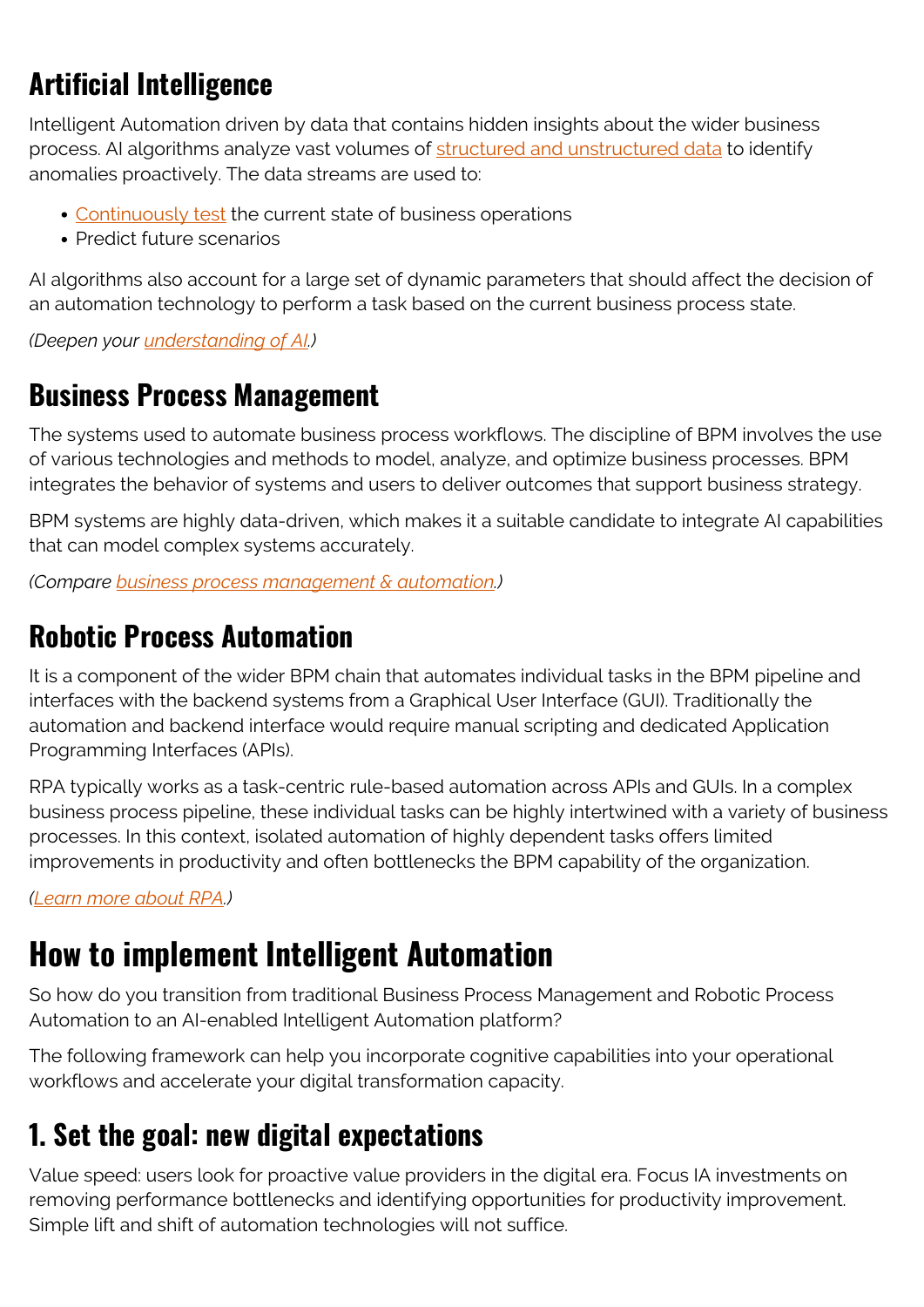Integrate IA systems into the support system for brainstorming issues and delivering value to endusers.

#### **2. Prepare for a disruptive journey**

- 1. Redefine your organizational structure and culture to prepare for IA-based value-driven user engagement business operations.
- 2. Recruit in-house experts to maximize the value potential of IA capabilities.
- 3. Develop IA systems that replicate human intelligence and behavior, especially for service management (ITSM) systems facing direct user interactions—like ticketing systems.

### **3. Innovate RPA with the right strategy**

- 1. Start with a proof of concept.
- 2. Set the right expectations.
- 3. Focus your efforts to develop the right solutions. Only [30% of the time](https://link.springer.com/book/10.1007/978-1-4842-3808-0) is spent on configuring the actual robot systems.
- 4. Gain complete stakeholder support and executive buy-in.
- 5. Develop a library of tools that will strengthen RPA implementation.
- 6. Automate small, iterative sets of tasks instead of automating complex RPA pipelines end-toend.
- 7. Monitor results continuously.
- 8. Integrate the business and IT teams to maximize strategy alignment of RPA projects.
- 9. Develop sustainable solutions.

#### **4. Partner with the back office for value**

Your IT back-office should drive business value as it progresses through the Intelligent Automation maturity curve. Elevate and transform the back-office such that it can engage end-users and deliver value to business customers.

#### **5. Execute, improve, reiterate**

- Prepare for the future through continuous improvement.
- Experiment, monitor progress, gain user feedback, and iterate.
- Focus on the flexibility to change and improve in response to changing business requirements.

These guidelines can help you get started with Intelligent Automation initiatives in the right direction: highly focused on business value, delivering positive end-user engagement and reducing waste processes.

## **Related reading**

- [BMC AIOps Blog](https://blogs.bmc.com/blogs/categories/aiops/)
- [BMC Machine Learning & Big Data Blog](https://blogs.bmc.com/blogs/categories/machine-learning-big-data/)
- **[IT Automation vs Orchestration: What's The Difference?](https://blogs.bmc.com/blogs/it-orchestration-vs-automation-whats-the-difference/)**
- [What Is AISM? AI Service Management Explained](https://blogs.bmc.com/blogs/aism-ai-service-management/)
- [What are Service Orchestration and Automation Platforms \(SOAPs\)?](https://blogs.bmc.com/blogs/soaps-service-orchestration-automation-platforms/)